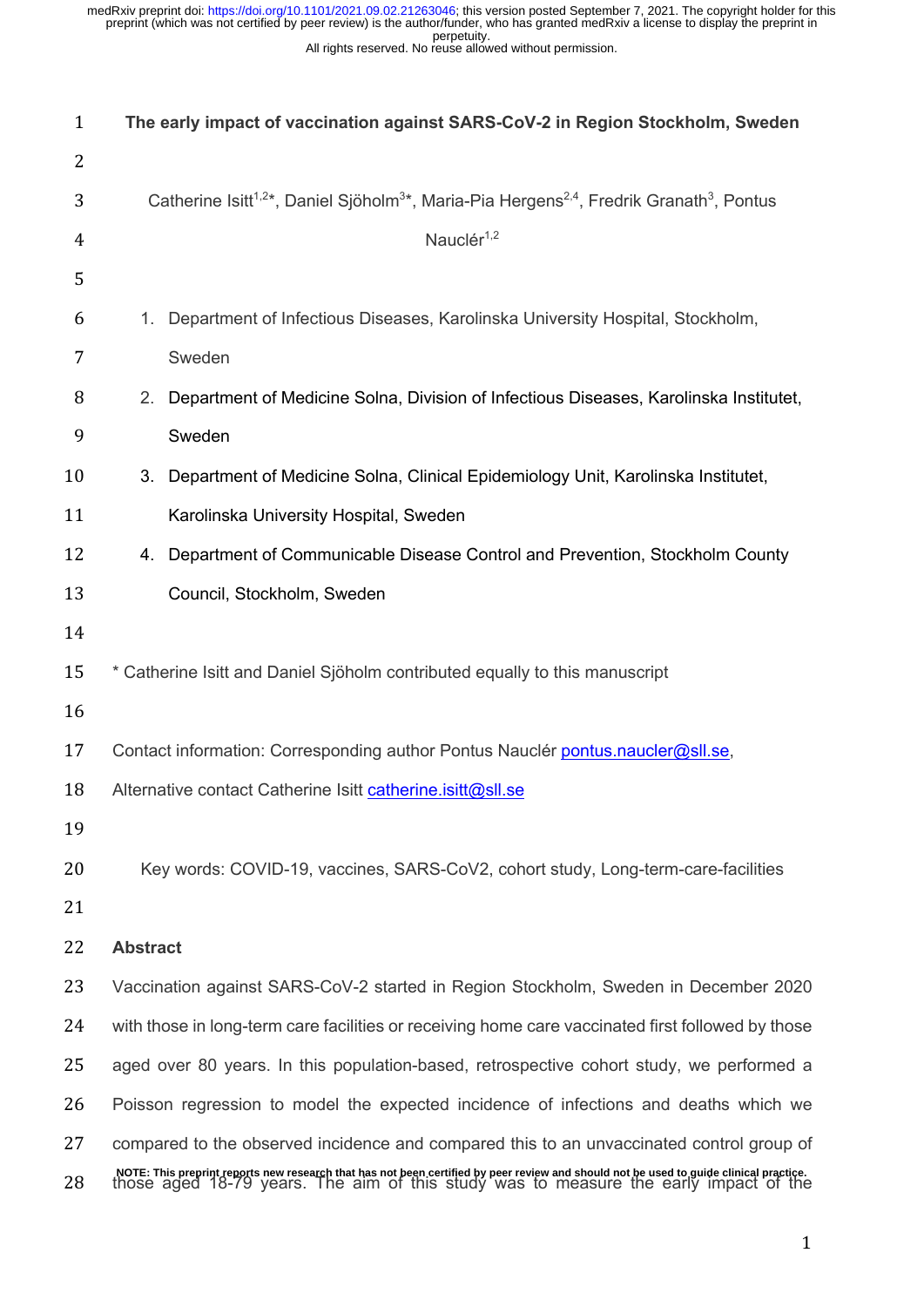vaccination programme in Region Stockholm.

 Infections and deaths reduced substantially amongst the first two groups targeted for SARS- CoV-2 vaccination with an estimated total 3112 infections prevented, and 854 deaths prevented in these two groups from 4 weeks after the introduction of vaccination through to  $2^{nd}$  May 2021.

## **Introduction**

 The Swedish COVID-19 vaccination programme prioritises those most at risk of severe disease from SARS-CoV-2 infection first with the aim of protecting those most vulnerable and safeguarding the healthcare system. The programme is divided into four phases: 1) adults living in long-term care facilities (LTCF), adults receiving home care and their household contacts, and healthcare staff working with this population, 2) adults over the age of 65 years as well as adults of any age who receive dialysis or are transplant recipients, with the oldest invited for vaccination first, 3) adults with other risk factors, 4) adults without risk factors over 44 18 years of age[1]. In Stockholm, vaccination of Phase 1 began on  $27<sup>th</sup>$  December and 45 vaccination of Phase 2 started on  $8<sup>th</sup>$  March 2021 with adults >80 years invited for vaccination 46 first[2]. Adults >75 years were invited starting on  $29<sup>th</sup>$  March 2021[2, 3].

 To assess the early impact of the vaccination programme in Stockholm, we performed a population-based, retrospective cohort study to investigate the incidence of PCR-confirmed SARS-CoV-2 as well as deaths within 30 days of a PCR-confirmed SARS-CoV-2 diagnosis, in the cohorts targeted for vaccination compared to a control group not targeted for vaccination.

**Methods**

### **Study population**

The Stockholm COVID-19 cohort study collects data from all residents living in Region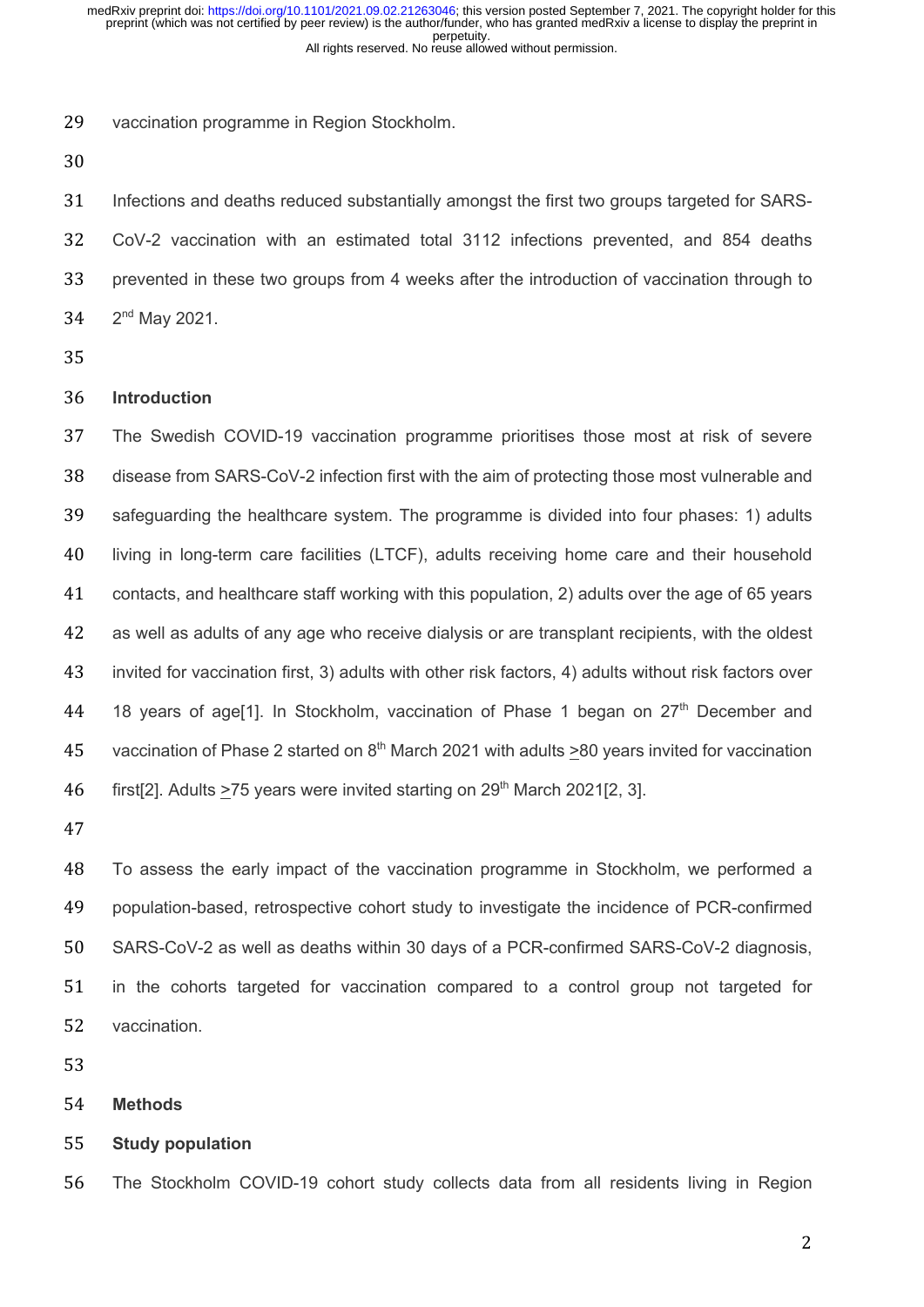Stockholm from 2015 onwards. We extracted data from the VAL database which collates information from more than ten other healthcare related databases in Region Stockholm and which has been previously described[4]. Age, and coding for resident in LTCF and home care were used to define the two groups first targeted for vaccination, those in LTCF/home care 61 and those aged  $\geq 80$  years, plus a third group, those aged 18-79 years who were used as a composite unvaccinated control. Linkage to SmiNet, the Public Health Agency of Sweden notifiable infection reporting tool, was performed using unique personal identification numbers that each resident in Sweden has, to extract data on SARS-CoV-2 PCR-positive cases.

## The study was approved by the Swedish Ethical Review Authority.

## **Statistics**

69 Analyses were restricted to 31<sup>st</sup> August 2020 to  $2<sup>nd</sup>$  May 2021 in order to encompass the second and third waves of COVID-19 in Stockholm. Data from the first wave were not used given the lack of widely available testing at the start of the pandemic. Three mutually exclusive groups were defined, those in LTCF or receiving home care, those aged 80+ years and a composite control of those aged 18-79 years. The time point set for post-vaccination was 4 weeks after the start of vaccination, to account for the fact that the protective effect of a single dose of vaccine is not immediate and that not all individuals in the group will be vaccinated in the first week. The pre-vaccination incidence rate ratio (IRR) between the three groups were estimated by Poisson regression based on the weekly incidences of cases (and deaths). Due to over dispersion the confidence intervals for the estimated IRRs were adjusted by a standard error inflation factor. The pre-vaccination IRRs (in relation to the composite control group) were used to prognosticate the post-vaccination incidence of infections (and deaths) in absence of vaccination, by multiplying the pre-vaccination IRRs with the observed post- vaccination incidence in the composite control group, using the confidence intervals of the 83 pre-vaccination IRR to show uncertainty in the resulting estimate. Differences between the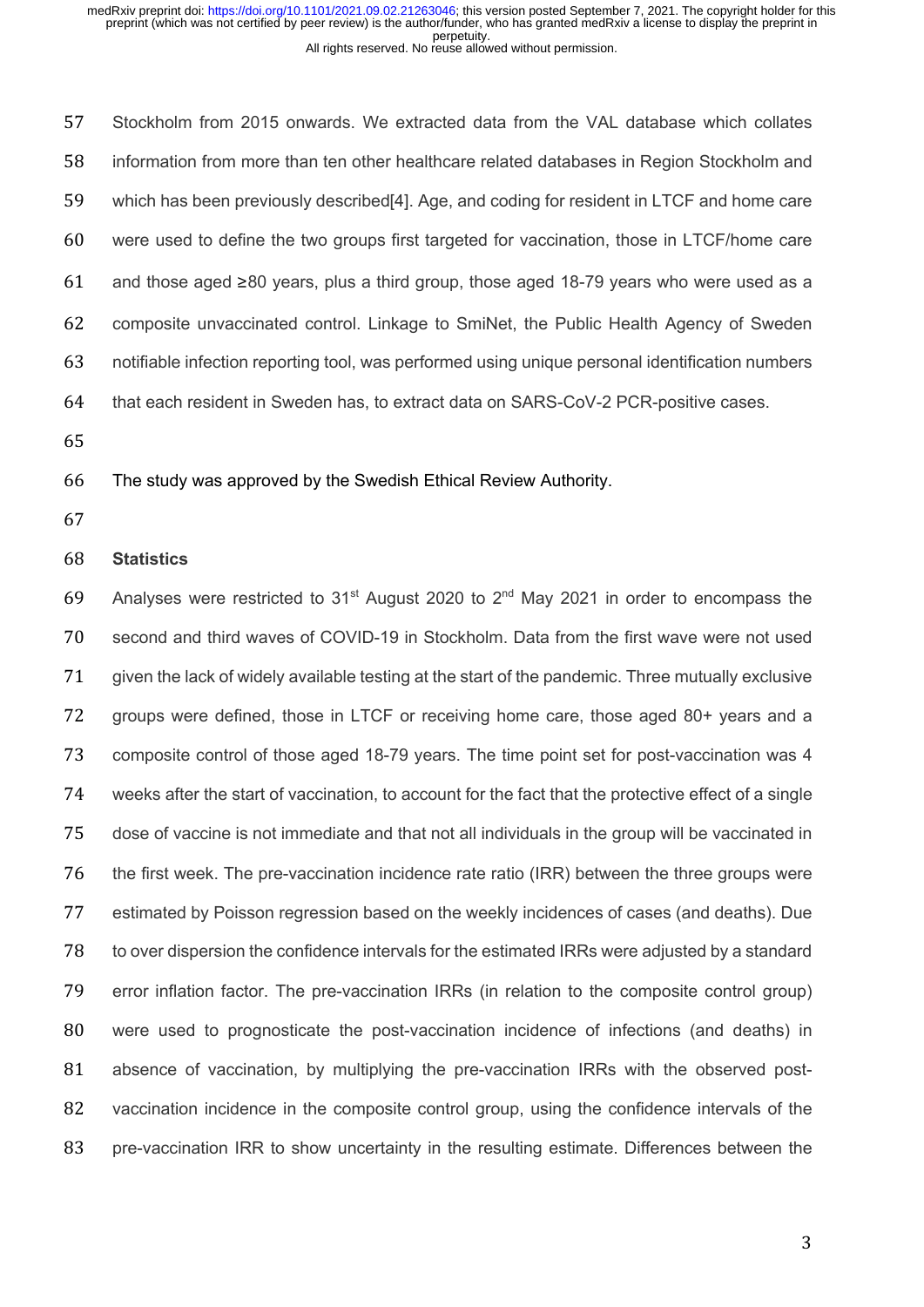prognosticated and observed number of events were used to estimate the number of 85 infections and deaths that may have been prevented up to  $2<sup>nd</sup>$  May 2021 due to the vaccination programme. Aggregated data on vaccine coverage was grouped by age and residence in LTCF (home care status was not available).

88

89 Data was analysed using R version 4.1.0.

- 90
- 91

# 92 **Results**

 A total 58,174 people (median age 80 years, IQR 71-87 years) were LTCF residents or receiving home care. In the 80+ group there were 62,306 people (median age 83 years, IQR 81-86 years) whilst in the group aged 18-79 there were 1,748,647 people (median age 44 years, IQR 32-58 years). The proportion of men was lower in both the LTCF/home care group and the 80+ group than in the control group 18–79 year-olds (0.40, 0.43, 0.50 respectively) (Table 1).

99

#### 100 **Table 1** Demographic data for Region Stockholm taken at end of study period 2021-05-02 101 divided by group 102

|                                    | LTCF resident/home<br>care | $80+$        | 18-79        |
|------------------------------------|----------------------------|--------------|--------------|
| Total number of persons (N)        | 58,174                     | 62,306       | 1,748,647    |
| Median age years (IQR)             | 80 (71-87)                 | 83 (81-86)   | 44 (32-58)   |
| Sex (Proportion)<br>Male<br>Female | 0.40<br>0.60               | 0.43<br>0.57 | 0.50<br>0.50 |

103

# 104 **Infections**

105 The highest number of infections (182,695) were in the control group (18–79 year-olds) (Table 106 2). More infections were recorded in the LTCF/home care group (6769 total; 5232 pre-107 vaccination, 1537 post-vaccination) than in the 80+ group (2464 total; 2276 pre-vaccination,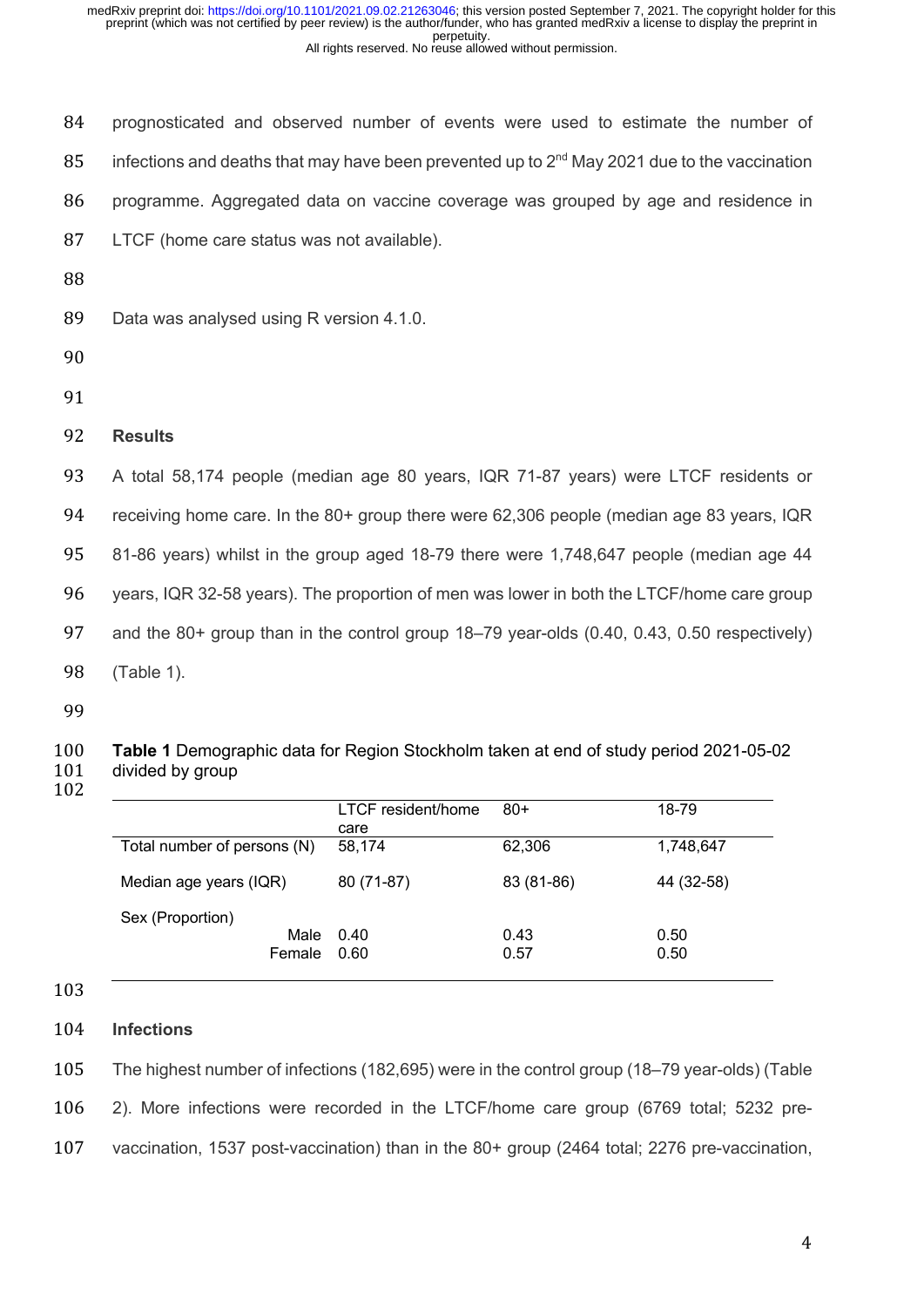108 186 post-vaccination). The IRR for SARS-CoV-2 infection in the LTCF/home care group was 109 1.70 (95%CI 1.54-1.88) pre-vaccination and 0.59 (0.49-0.71) post-vaccination compared to

110 the composite control, higher than for the 80+ group which were 0.38 (0.33-0.44) pre-

111 vaccination and 0.17 (0.09-0.27) post-vaccination (Table 2, Figure 1A). Weekly observed

112 versus expected incidences of infection per 100,000 days at risk are presented in Figure 1A.

- 113 The estimated number of infections prevented by vaccination was 2873 (2441-3337) for the
- 114 LTCF/home care group and 239 (178-306) for the 80+ group (Table 2).
- 115
- 
- 116 117
- 118 **Table 2** Summary of SARS-CoV2 infections between 2020-08-31 and 2021-05-02 in Region
- 119 Stockholm

|                                                                          | <b>LTCF</b> resident/home<br>care (n=58,174) | $80+$ (n= 62,306)   | 18-79<br>(n=1,748,647) |
|--------------------------------------------------------------------------|----------------------------------------------|---------------------|------------------------|
| Total infections during<br>study period (N)*                             | 6769                                         | 2462                | 182, 695               |
| Infections after<br>vaccination                                          | 1537                                         | 186                 | N/A                    |
| Sum expected infections<br>after vaccination                             | 4410 (3978-4874)                             | 425 (364-492)       | N/A                    |
| Sum observed infection<br>after vaccination                              | 1537                                         | 186                 | N/A                    |
| <b>Estimated prevented</b><br>infections (95% CI)                        | 2873 (2441-3337)                             | 239 (178-306)       | N/A                    |
| Infection incidence rate<br>ratio pre-vaccination<br>$(95% \text{ Cl})$  | 1.70 (1.54-1.88)                             | $0.38(0.33 - 0.44)$ | Reference              |
| Infection incidence rate<br>ratio post-vaccination<br>$(95% \text{ Cl})$ | $0.59(0.49-0.71)$                            | $0.17(0.09-0.27)$   | Reference              |

121

120 \*Summary infections between 2020-08-31 and 2021-05-02

#### 122 123 **Mortality**

124 More deaths within 30 days of a positive SARS-CoV2 PCR test were recorded in the

125 LTCF/home care groups than in the 80+ group during the study period (1218 vs 244) (Table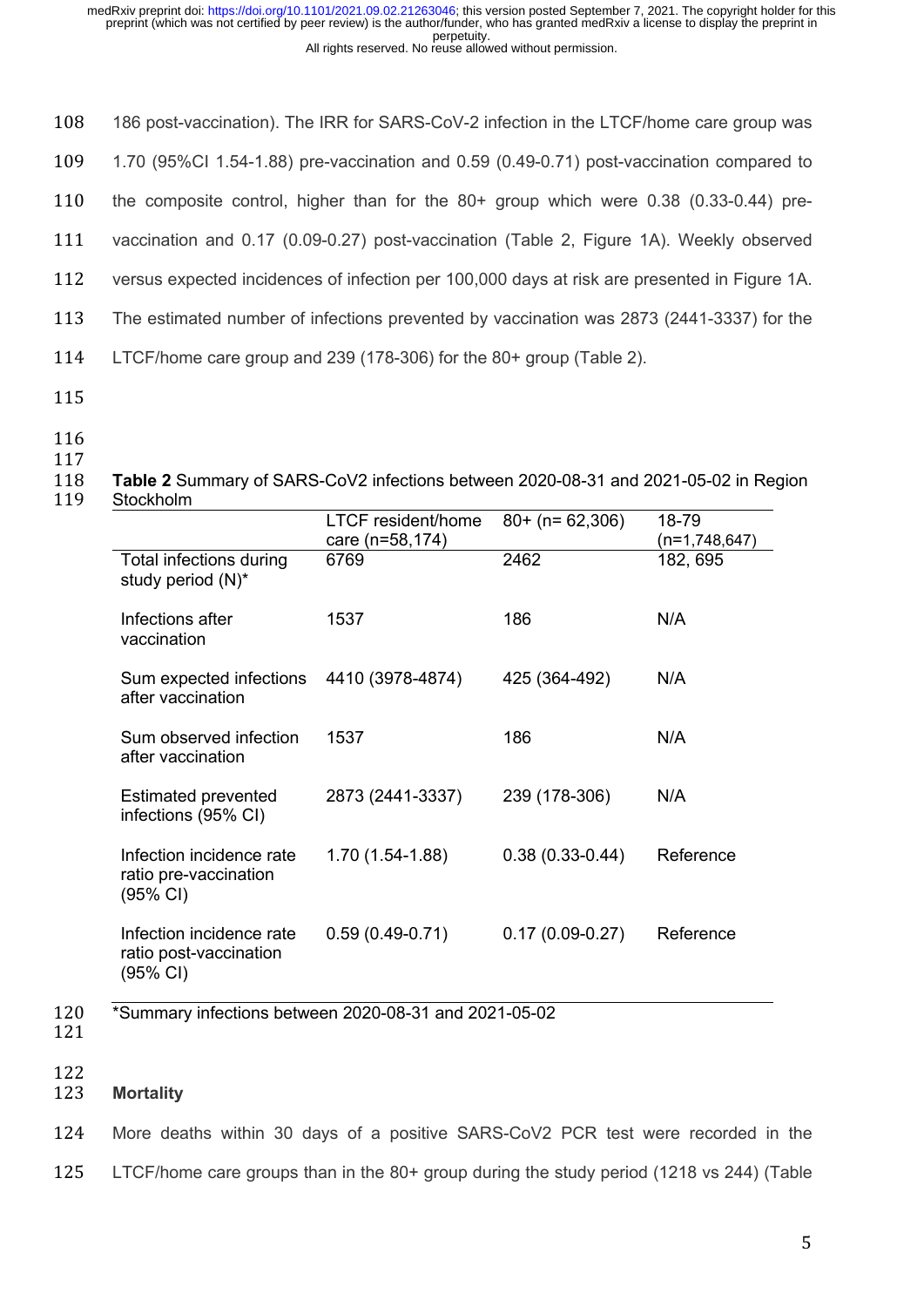3). In both groups the majority of deaths occurred prior to the start of vaccination; in the LTCF/home care group there were 978 pre-vaccination and 240 post-vaccination whereas in the 80+ group there were 224 pre-vaccination and 20 post-vaccination. 348 deaths were recorded in the 18-79 group. The IRR for death within 30 days of a positive SARS-CoV2 PCR test decreased from 179 (95%CI 146-221) pre-vaccination to 45 (35-59) post-vaccination for the LTCF/home care group and from 20 (16-26) pre-vaccination to 9 (5-18) post-vaccination for the 80+ group, compared to the composite control (Figure 1B). The estimated number of deaths prevented after vaccination was 808 (95%CI 615-1053) for the LTCF/home care group and 46 (32-64) for the 80+ group (Table 3, Figure 1B). Weekly observed versus expected incidence for deaths are presented in Figure 1B.

136

|                                                                      | <b>LTCF</b> resident/homecare<br>$(n=58, 174)$ | $80+$<br>$(n=62,306)$ | 18-79<br>(n=1,748,647) |
|----------------------------------------------------------------------|------------------------------------------------|-----------------------|------------------------|
| Total deaths during<br>study period (N)                              | 1218                                           | 244                   | 348                    |
| Deaths after vaccination                                             | 240                                            | 20                    | N/A                    |
| Death incidence rate<br>ratio pre-vaccination<br>(95% CI)            | 179 (146-221)                                  | 20 (16-26)            | Reference              |
| Death incidence rate<br>ratio post-vaccination<br>$(95% \text{ Cl})$ | 45 (35-59)                                     | $9(5-18)$             | Reference              |
| Sum expected deaths<br>after vaccination (95%<br>CI)                 | 1048 (855-1293)                                | 66 (52-84)            | N/A                    |
| Sum observed deaths                                                  | 240                                            | 20                    | N/A                    |
| Estimated prevented<br>deaths (95% CI)                               | 808 (615-1053)                                 | 46 (32-64)            | N/A                    |

137 **Table 3** Summary of deaths within 30 days of a positive SARS-CoV2 PCR test between 138 2020-08-31 and 2021-05-02 in Region Stockholm

- 139
- 140

# 141 **Vaccine coverage and choice of vaccines in Stockholm**

142 Figures 1C and 1D show the vaccine coverage with doses 1 and 2 stratified by LTCF, age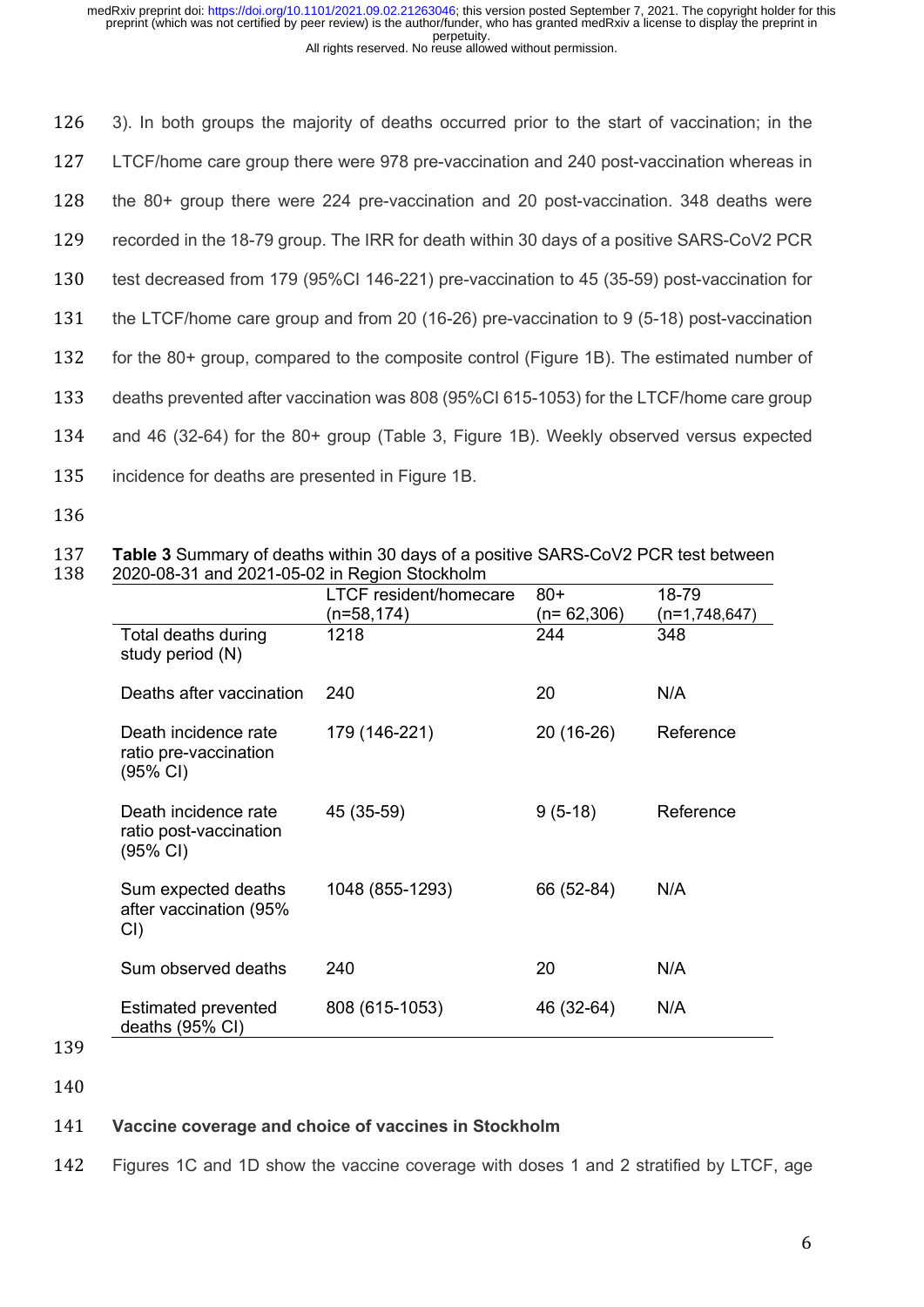80+ and ages 18-79. In both the LTCF and 80+ group, at least 80% of the group had received a first dose by 4 weeks after the start of vaccination of the group. The vaccine coverage data was based on LTCF and age, since data for those receiving home care was not available by vaccine status.

147

148 **Figure 1. A.** Weekly incidence of SARS-CoV-2 infection per 100,000 days at risk by group

149 observed and estimated in the absence of vaccination (LTCF/home care, 80+, 18-79) **B.**

150 Weekly deceased per 100,000 days at risk by group observed and estimated in the absence

151 of vaccination (LTCF/home care, 80+, 18-79) **C.** Vaccine coverage with dose 1 by group

152 (LTCF only, 80+, 18-79), **D.** Vaccine coverage with dose 2 by group (LTCF only, 80+, 18-79)





- 155
- 156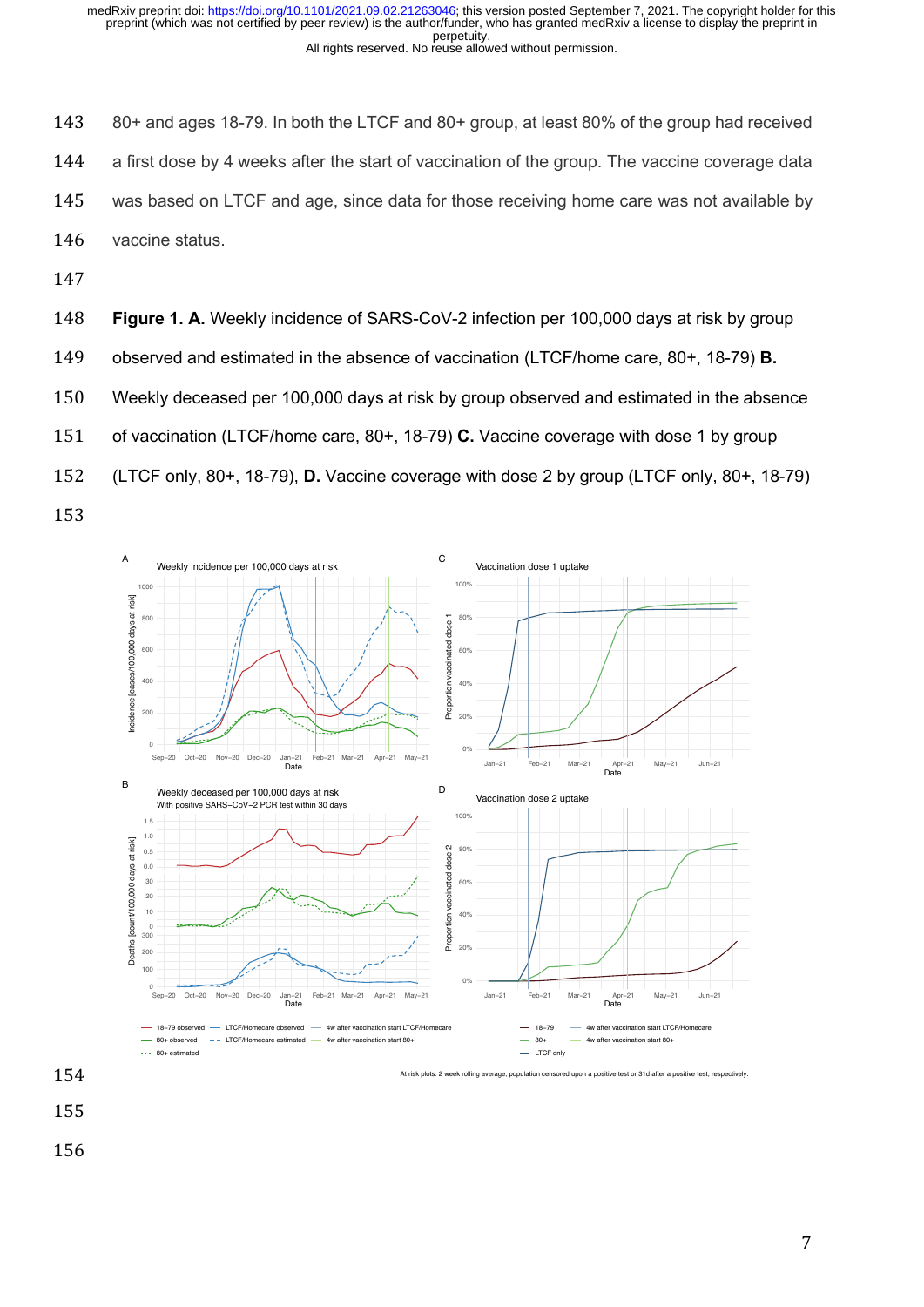#### **Discussion**

 Our data suggests that vaccination of the LTCF/home care and 80+ groups succeeded in preventing a third wave in these groups of the same magnitude as the control group. Since the start of the vaccination programme there has been no national lock-down or increase in restrictions to visiting friends and relative in LTCF and as such the effect of prevention of infections and deaths is likely to be due to vaccination rather than to new social distancing measures alone[5]. The IRR for infections and deaths was much lower in the 80+ group compared to the LTCF/home care group even prior to vaccination, which is likely to be an effect of the Swedish recommendations, that is, that those over 70 years take extra precautions to avoid social contact with others outside their own household[6]. Those receiving home care who have regular visits by healthcare professionals and those living in LTCF have not been able to isolate to the same extent and have been much more vulnerable to the spread of infection[7].

 A combination of EU approved vaccines has been used since the start of the programme. 172 Use of the Pfizer-BioNTech mRNA vaccine started on 27<sup>th</sup> December 2020 followed by the 173 Moderna mRNA vaccine after it received EMA approval on  $6<sup>th</sup>$  January 2021[8]. Astra-174 Zeneca's COVID-19 vaccine received EMA approval on  $29<sup>th</sup>$  January 2021[8] although 175 vaccination of those over 65 years with Astra-Zeneca's vaccine only started on 4<sup>th</sup> March due to initial concerns about effectiveness in older adults[9]. Vaccination with Astra-Zeneca's 177 vaccine was paused between  $16<sup>th</sup>$  and  $25<sup>th</sup>$  March whilst reports of links with a rare blood 178 clotting disorder were investigated[3]. Since  $25<sup>th</sup>$  March, vaccination with Astra-Zenecas vaccine has been resumed amongst those over 65[3, 10, 11]. It is likely therefore that the 180 majority of those vaccinated in the LTCF/home care and 80+ groups received mRNA vaccines. 

 The effect observed is a combination of protection from a single dose and two doses. High vaccine coverage by 4 weeks post-vaccination was achieved in both of the first groups targeted for vaccination. Timing of the second dose of vaccinations has varied in Stockholm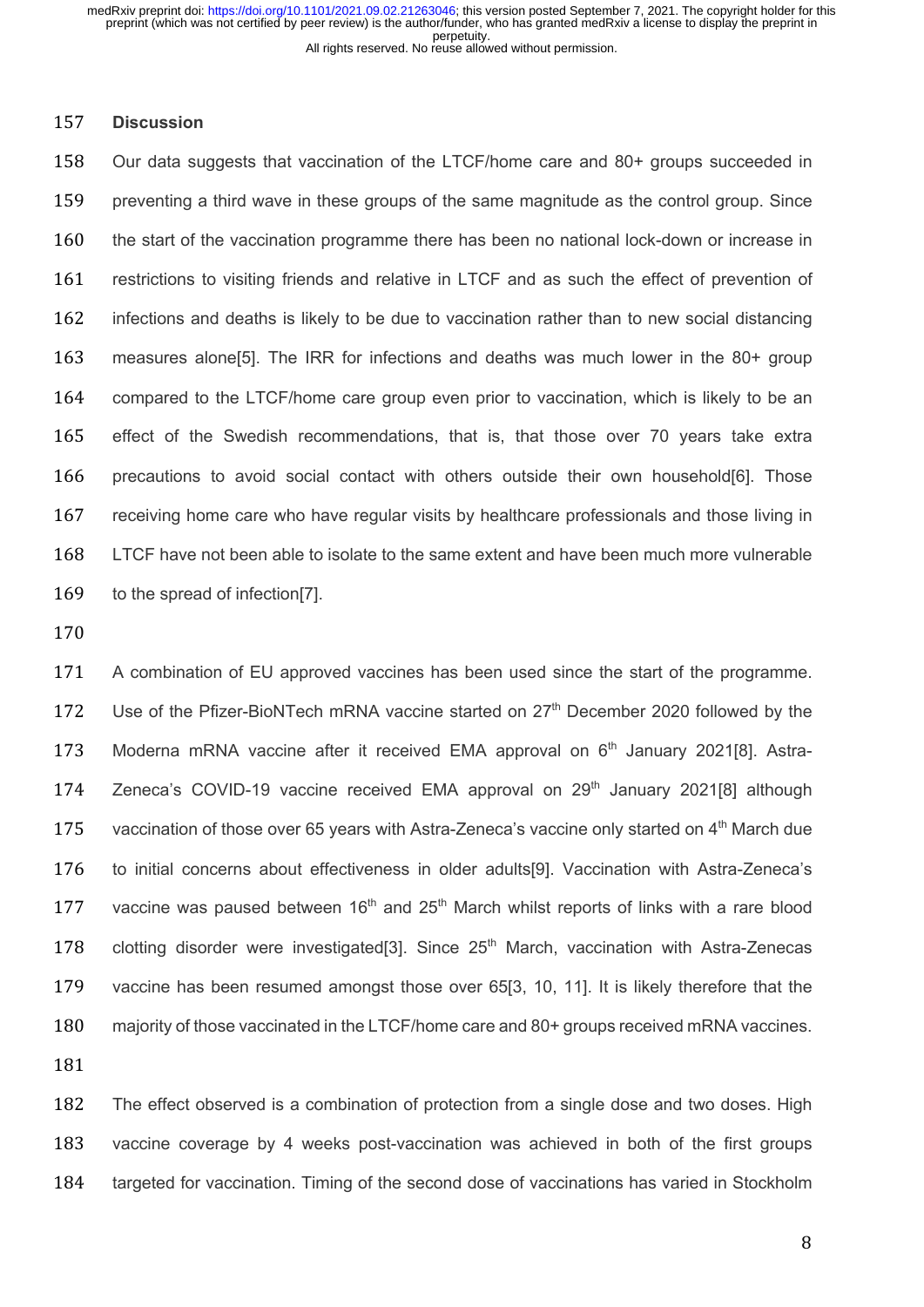based on which vaccine is given and time point during the vaccination programme. Currently the mRNA vaccines are given with a 3-7 week dosing interval and Astra-Zeneca's vaccine with a 6-12 week interval[12].

 This study was limited to programmatic effect in that we were unable to link individual level vaccine data as has recently been done in Israel[13] however little has yet been published on 191 the impact of programmes using heterologous vaccines such as this one which is one of the studies strengths. A recent internal report from Public Health England estimates 10,400 deaths have been prevented in England in the first 4 months of their COVID-19 vaccination programme using non-individual level data[14]. The advantage of before and after studies is that they take into account both the direct and indirect effects of vaccination.

 An additional limitation in our study is that vaccine coverage data was based on LTCF and age, since data for those receiving home care was not available whereas incidence of infections and deaths were calculated for the combined group (LTCF/home care). Some of the reduction observed in the LTCF/home care group is likely due to indirect effects of vaccination of healthcare workers. Reductions in observed vs. expected infections in the 80+ 202 group started before vaccination indicating that the assumptions about symmetrical infection incidence ratio during the second and third wave might not be fully accurate. The overall trend, however, following initiation of vaccination is highly encouraging.

 In conclusion, the programmatic early effects of vaccination in two of the most vulnerable 207 groups are both reduced SARS-CoV-2 infections and deaths.

- 
- 
- 
-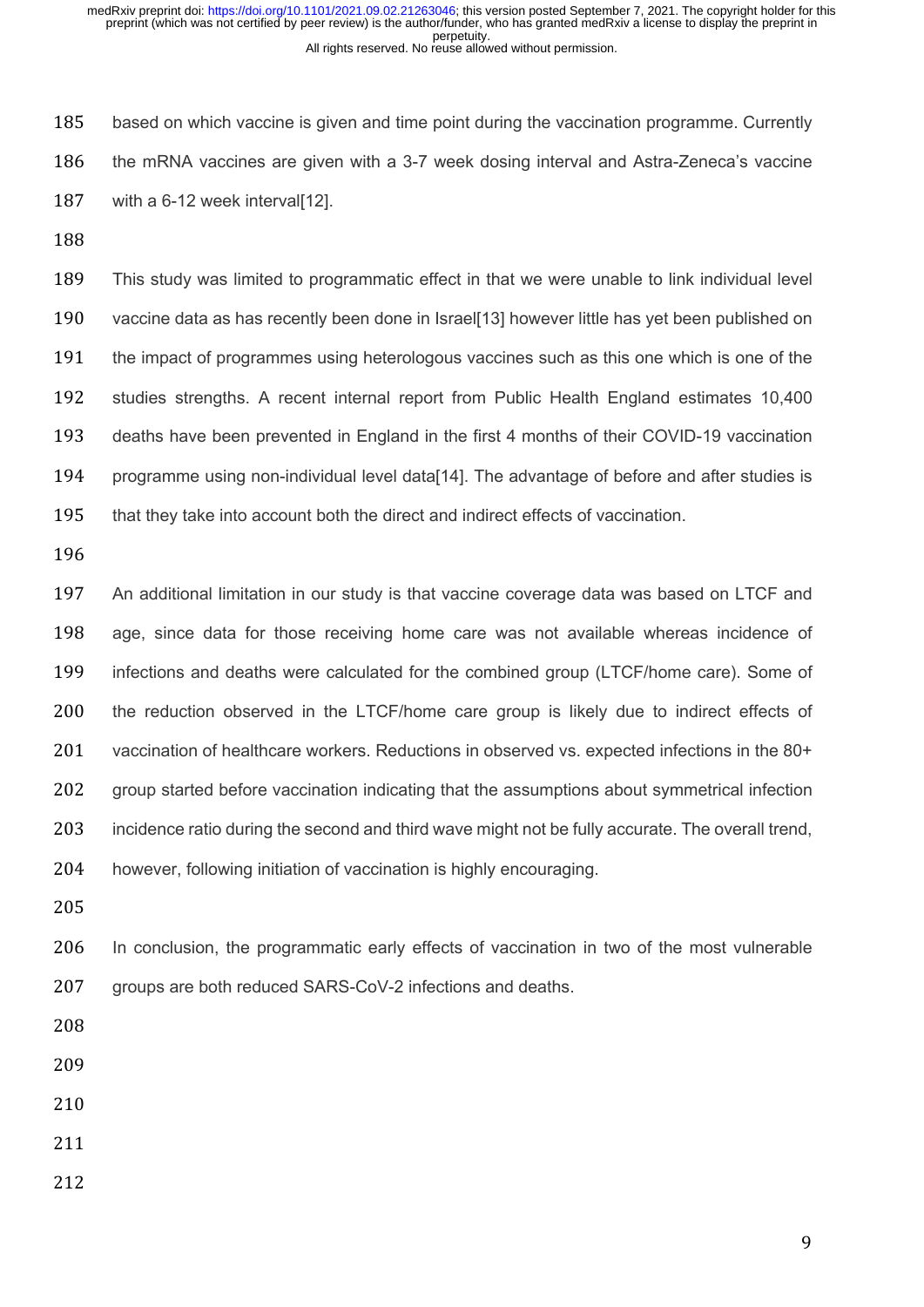# **Authorship**

- All authors have seen and approved the manuscript and contributed significantly to the work.
- PN devised the study, CI wrote the manuscript and contributed to the analysis, DS
- performed the main analysis, FG assisted with statistical analyses and MPH analysed and
- 218 provided the vaccination data.
- 

# **References**

- 222 [1] Folkhälsomydigheten, Nationell plan för vaccination mot covid-19 (delrapportering
- 3) 2021.
- https://www.folkhalsomyndigheten.se/contentassets/43a1e203f7344a399367b816e2
- 225 c7144c/nationell-plan-vaccination-covid-19-delrapport-3.pdf. (Accessed 4th July 2021).
- 226 [2] R. Stockholm, 17 juni: Dagsläge covid-19, 2021.
- https://www.sll.se/verksamhet/halsa-och-vard/nyheter-lagesrapporter-covid-
- 19/2021/06/17-juni-dagslage-covid-19/. (Accessed 19th June 2021).
- [3] Folkhälsomydigheten, Information om vaccination med Astra Zenecas vaccin till personer som är 65 år och äldre, 2021.
- 231 https://www.folkhalsomyndigheten.se/smittskydd-beredskap/utbrott/aktuella-
- utbrott/covid-19/vaccination-mot-covid-19/om-vaccinerna-mot-covid-
- 19/information-om-fortsatt-vaccination-av-astra-zenecas-vaccin-till-personer-som-ar-234 65-ar-och-aldre/. (Accessed 4th June 2021).
- 235 [4] T. Forslund, A.C. Carlsson, G. Ljunggren, J. Arnlov, C. Wachtler, Fam Pract 38(2) (2021) 132-140.
- [5] Folkhälsomydigheten, Tillfälliga lokala besöksförbud på äldreboenden upphör,
- 238 2021. https://www.folkhalsomyndigheten.se/smittskydd-beredskap/utbrott/aktuella-
- utbrott/covid-19/information-till-varden/personal-inom-aldreomsorg/lokala-
- besoksforbud-pa-aldreboenden/. (Accessed 1st July 2021).
- 241 [6] Folkhälsomydigheten, Folkhälsomyndighetens föreskrifter och allmänna råd om
- 242 allas ansvar att förhindra smitta av covid-19 m.m., 2020.
- https://www.folkhalsomyndigheten.se/contentassets/a1350246356042fb9ff3c515129
- e8baf/hslf-fs-2020-12-allmanna-rad-om-allas-ansvar-covid-19-tf.pdf. (Accessed 4th **Iuly** 2021).
- [7] S. Baral, R. Chandler, R.G. Prieto, S. Gupta, S. Mishra, M. Kulldorff, Ann Epidemiol 54 247 (2021) 21-26.
- 248 [8] Läkemedelsverket, Coronavaccin, vaccin mot coronaviruset (covid-19), 2021.
- 249 https://www.lakemedelsverket.se/sv/coronavirus/coronavaccin. (Accessed 4th July 2021).
- [9] Folkhälsomydigheten, Samtliga godkända vacciner mot covid-19 skyddar mot
- sjukdom, 2021. https://www.folkhalsomyndigheten.se/nyheter-och-
- press/nyhetsarkiv/2021/februari/samtliga-godkanda-vacciner-mot-covid-19-skyddar-
- 254 mot-sjukdom/. (Accessed 4th July 2021).